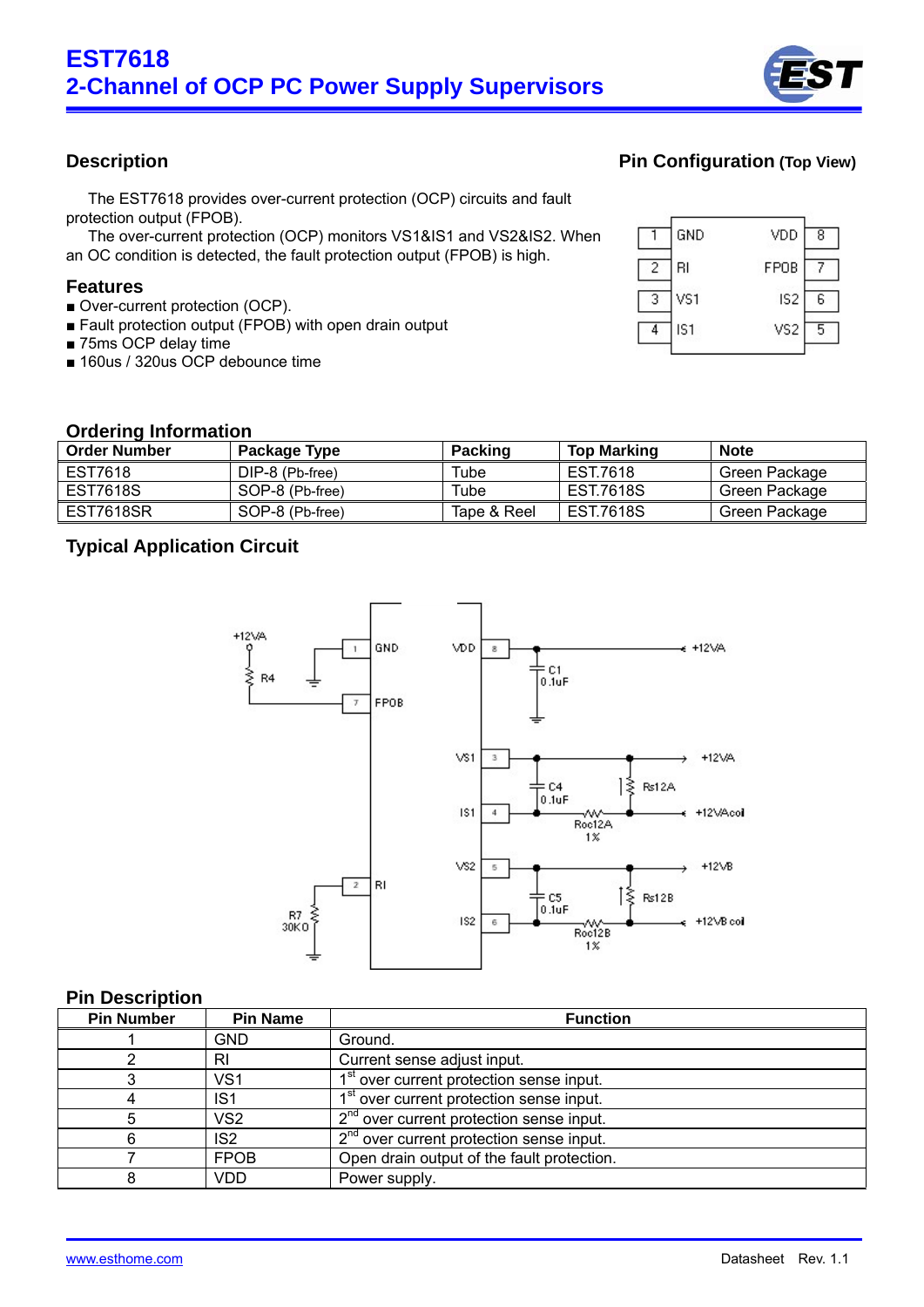

# **Block Diagram**



## **Absolute Maximum Ratings**

Stresses above those listed here may cause permanent damage to the device. Exposure to absolute maximum rating conditions for extended periods may affect device reliability.

| <b>Parameter</b>                   | Symbol             | Min.                     | Max.                     | <b>Units</b> |
|------------------------------------|--------------------|--------------------------|--------------------------|--------------|
| Supply Voltage                     | $V_{DD}$           | $-0.3$                   | 16                       |              |
| Supply Voltage Rising Time         | $V_{DD}$           |                          |                          | ms           |
| Input Voltage                      | RI                 | $-0.3$                   |                          |              |
|                                    | VS1, VS2, IS1, IS2 | $-0.3$                   | $V_{DD}$ +0.6 (Max. 16V) |              |
| Output Voltage                     | <b>FPOB</b>        | $-0.3$                   | 16                       |              |
| <b>Operating Temperature Range</b> |                    | $-40$                    | 85                       | $^{\circ}C$  |
| Storage Temperature Range          |                    | -65                      | 150                      | $^{\circ}C$  |
| <b>Soldering Temperature</b>       |                    | $\overline{\phantom{a}}$ | 260                      | $^{\circ}C$  |

#### **Electrical Characteristics** ( $T_A = 25^\circ \text{C}$ ,  $V_{DD} = 12 \text{V}$ , unless otherwise noted.)

| <b>Parameter</b>                     | Symbol                | <b>Conditions</b> | Min.                     | <u>Тур.</u>              | Max. | <b>Units</b> |
|--------------------------------------|-----------------------|-------------------|--------------------------|--------------------------|------|--------------|
| <b>VDD Power Supply</b>              |                       |                   |                          |                          |      |              |
| <b>VDD Operating Voltage</b>         | $V_{DD}$              |                   | 10                       | 12                       | 15   | $\vee$       |
| <b>IDD Supply Current</b>            | $I_{DD}$              | $V_{DD} = 5V$     |                          | 0.5                      |      | mA           |
| VDD Start-up Voltage                 |                       |                   | $\blacksquare$           | 9.0                      | 9.4  | V            |
| VDD Under Voltage Lockout after      |                       |                   | 7.6                      | 8.0                      |      | V            |
| Start-up                             |                       |                   |                          |                          |      |              |
| <b>Over Current Protection (OCP)</b> |                       |                   |                          |                          |      |              |
| Input Offset Voltage of OCP          | <b>Vos</b>            |                   | -6                       | $\Omega$                 | 6    | mV           |
| Comparators                          |                       |                   |                          |                          |      |              |
| Output voltage of RI pin             | R <sub>l</sub>        |                   | 1.16                     | 1.20                     | 1.24 | $\vee$       |
| Ratio of Pull-down Current to RI pin | K                     |                   | 7.5                      | 8                        | 8.5  |              |
| <b>Sink Current</b>                  |                       |                   |                          |                          |      |              |
| Pull-down Current                    | <b>IS1,IS2</b>        | $RI=30K\Omega$    | 290                      | 320                      | 350  | uA           |
| Output                               |                       |                   |                          |                          |      |              |
| Low Level Output Voltage             | $V_{OL (FPOB)}$       | $I_{SINK}$ =20mA  | $\overline{\phantom{a}}$ | $\overline{\phantom{a}}$ | 0.4  | $\vee$       |
| Leakage Current of FPOB              | <b>I</b> LKG          |                   | -1                       | $\Omega$                 | 1    | uA           |
| <b>Timing</b>                        |                       |                   |                          |                          |      |              |
| Debounce Time of OCP active          | $t_{db2}$             |                   | 120                      | 160                      | 200  | uS           |
| Debounce Time of OCP release         | $\rm t_{db3}$         |                   | 240                      | 320                      | 400  | uS           |
| <b>OCP Enable Delay Time</b>         | $\tau_{\rm delay3-2}$ |                   | 49                       | 75                       | 100  | mS           |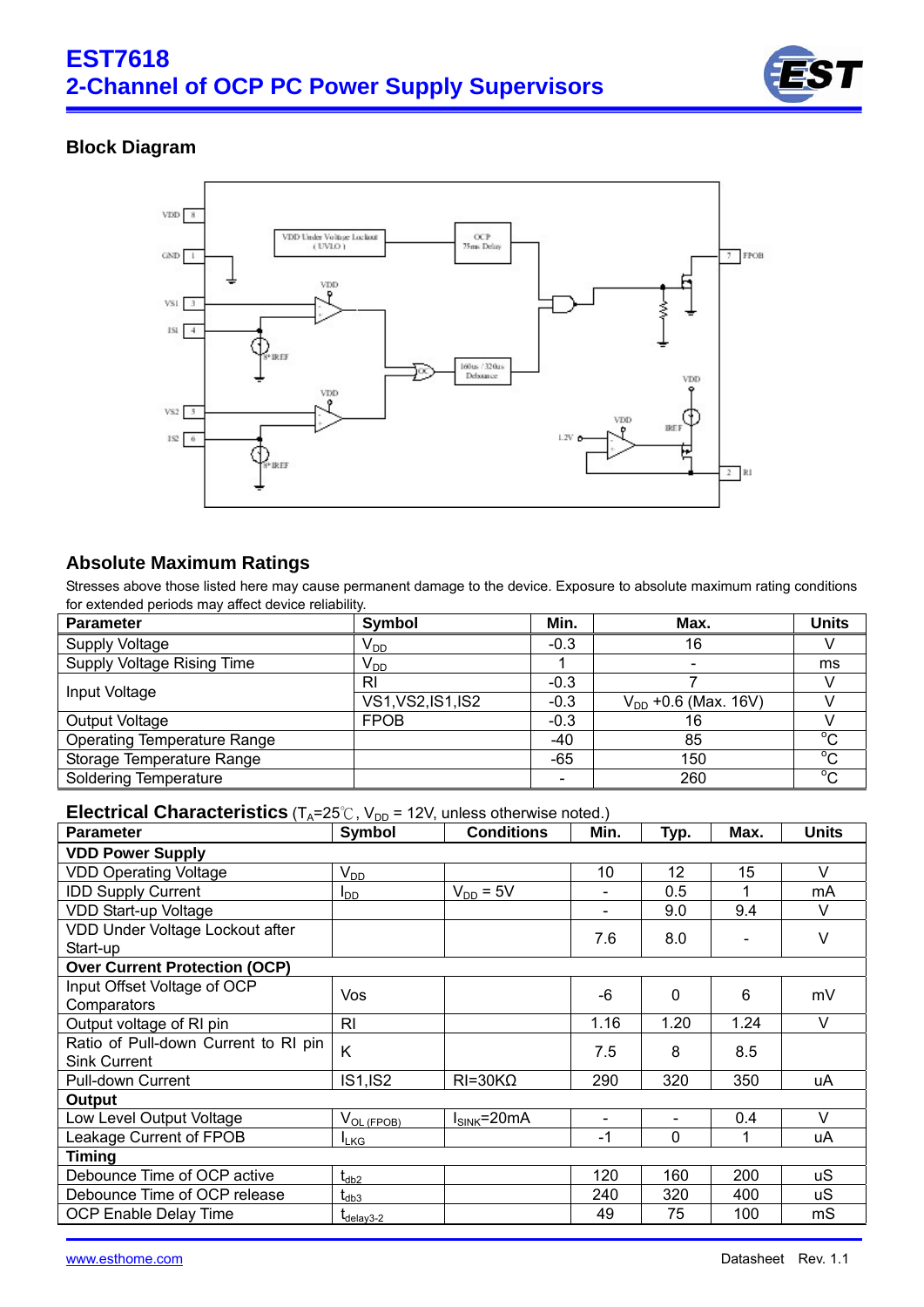

# **Timing Diagram**

Fig.1 Normal  $\rightarrow$  OCP

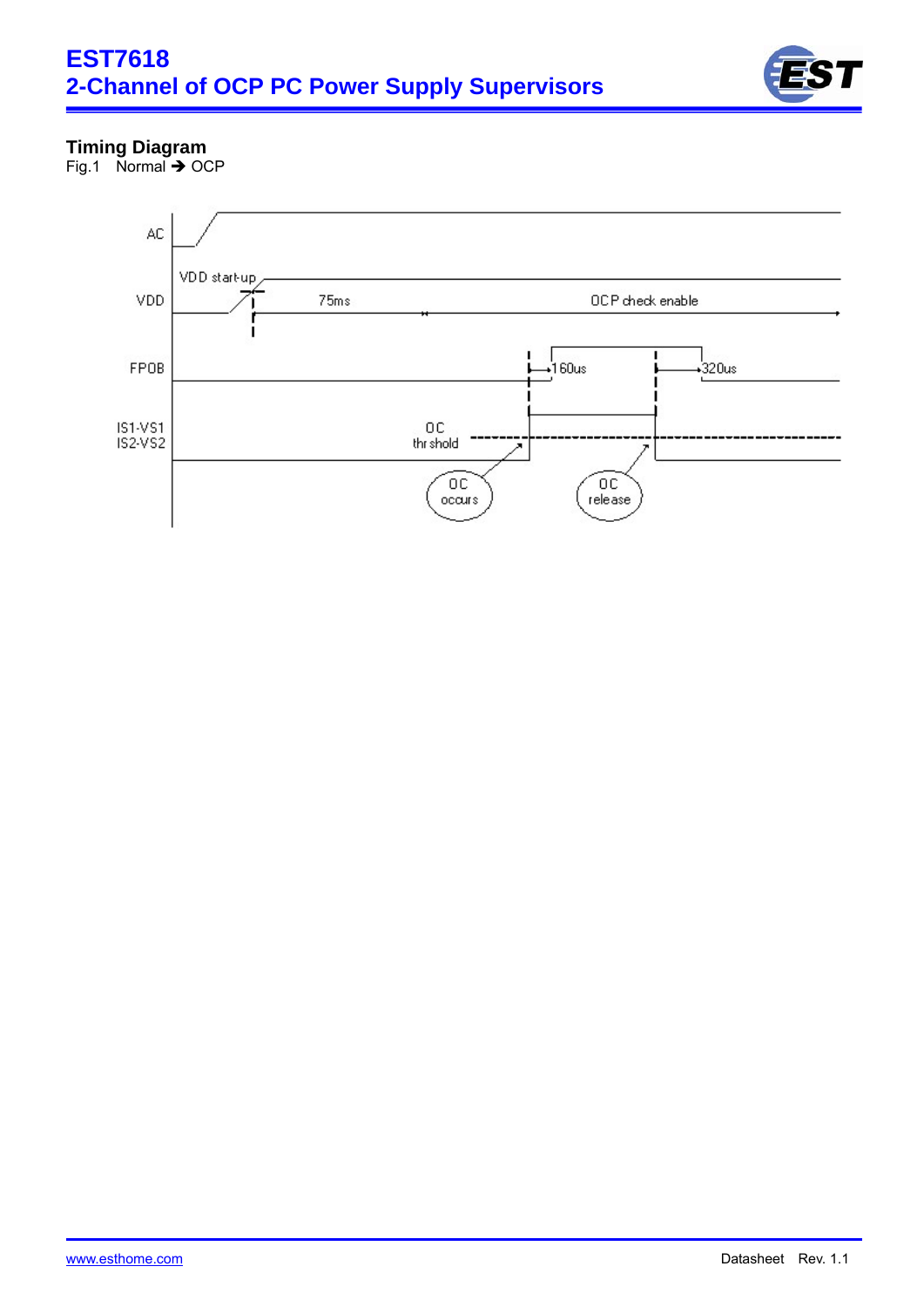

## **Application Hints**

Over Current Protection (OCP)



The Over-Current Protection (OCP) monitors VS1&IS1 and VS2&IS2. When an over-current condition appears more than 160us, the FPOB output goes high.

The resistor of RI pin connected to ground will provide a precise current IREF for the OCP operation. The input offset voltage Vos of OCP comparators are typical 0mV. We suggest that the OCP sense voltage Vs is large than 100mV. And the capacitor C is used to avoide power on fail or dynamic load fail. We suggest C > 0.1uF.

As shown in above, the over current of IL is determined by Rs, Roc and Ioc.

$$
I_{REF} = \frac{V(RI)}{R(RI)} \qquad \qquad \dots \dots \dots \dots (1)
$$
  
\n
$$
I_{L\_ocp} \times Rs = (Ioc \times Roc) + Vos
$$
  
\n
$$
\Rightarrow Roc = \frac{\left[ (I_{L\_ocp} \times Rs) - Vos \right]}{8 \times I_{REF}} \qquad \dots \dots \dots \dots (2)
$$

 Following is an example on calculating Roc. Let I<sub>L OCP</sub> =20A, Rs=5mΩ, V(RI)=1.2V, R(RI)=30KΩ, V<sub>OS</sub>=0mv

$$
I_{REF} = \frac{V(RI)}{R(RI)} = \frac{1.2}{30K\Omega} = 40uA
$$
  

$$
Roc = \frac{\left[\left(I_{L\_orp} \times Rs\right) - Vos\right]}{8 \times I_{REF}} = \frac{20A \times 5m\Omega - 0mv}{8 \times 40uA} = 312.5\Omega
$$

The tolerance of parameter K, V(RI), R(RI), Roc and Rs would be proportioned to the tolerance of OCP current.

The ratio of *Vos I* would be proportioned to the tolerance of OCP current.

Let V<sub>OS</sub>= $\pm$  6mv, I<sub>L OCP</sub> =20A, Rs=5mΩ, then the tolerance of OCP current is  $\pm$  6mv / 100mv =  $\pm$  6%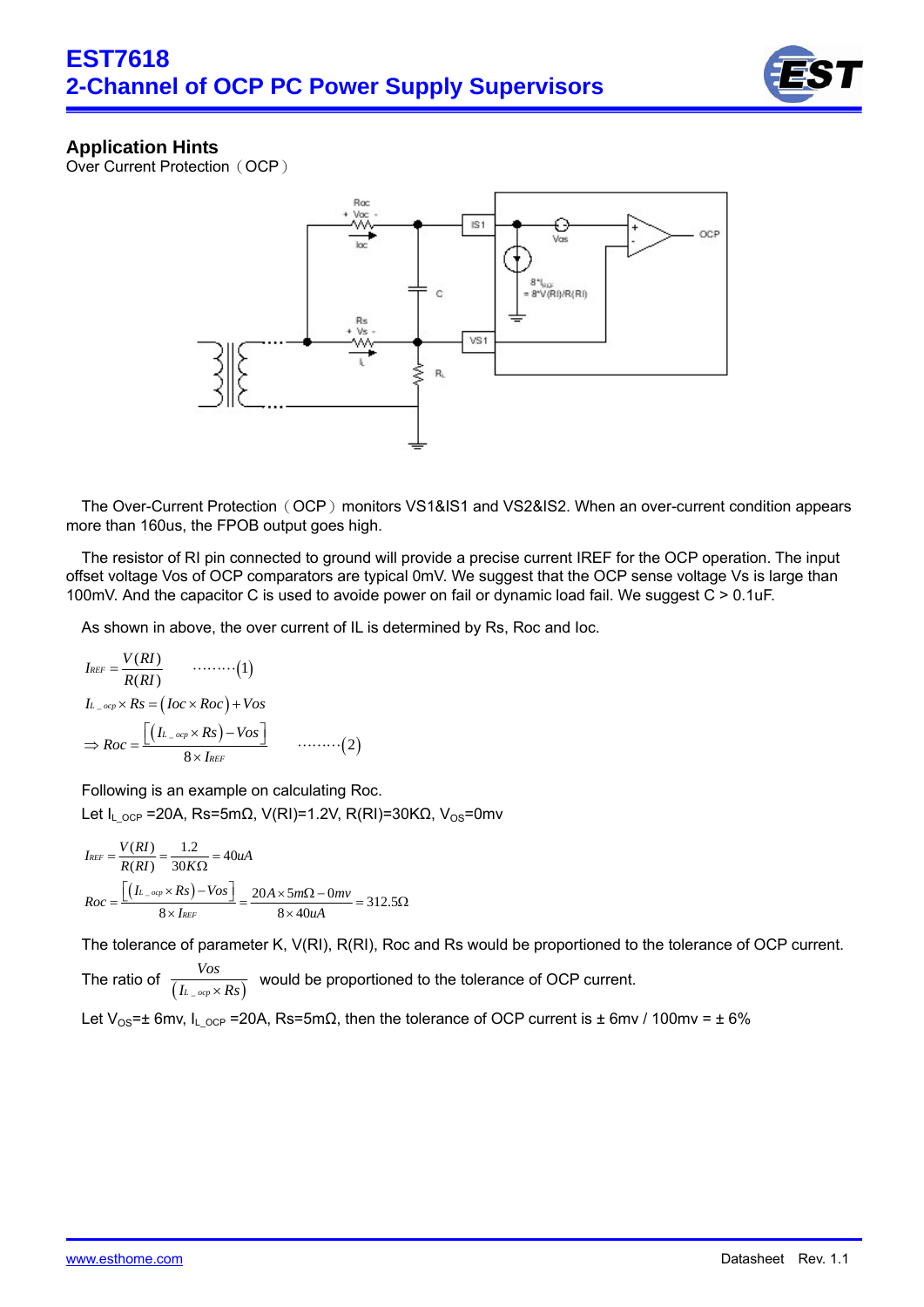

#### **Package Outlines**

PACKAGE DIMENSIONS DIP 8

Plastic Dual In-line Package UNIT : inch





| Symbols |       | Dimensions In Inches |              | Dimensions In millimeters |       |              |  |
|---------|-------|----------------------|--------------|---------------------------|-------|--------------|--|
|         | MIN.  | NOR.                 | MAX.         | MIN.                      | NOR.  | MAX.         |  |
| А       | ---   | ---                  | 0.220        | ---                       | ---   | 5.588        |  |
| A1      | 0.014 | ---                  | ---          | 0.356                     | ---   | ---          |  |
| A2      | 0.118 | 0.130                | 0.149        | 2.997                     | 3.302 | 3.785        |  |
| D       | 0.336 | 0.365                | 0.420        | 8.534                     | 9.271 | 10.668       |  |
| E       |       | 0.300 BSC            |              | 7.620 BSC                 |       |              |  |
| E1      | 0.232 | 0.250                | 0.273        | 5.893                     | 6.350 | 6.934        |  |
|         | 0.109 | 0.130                | 0.157        | 2.769                     | 3.302 | 3.988        |  |
| eB      | 0.300 | 0.355                | 0.430        | 7.620                     | 9.017 | 10.922       |  |
| θ       | O۴    | 7°                   | $15^{\circ}$ | O°                        | 7°    | $15^{\circ}$ |  |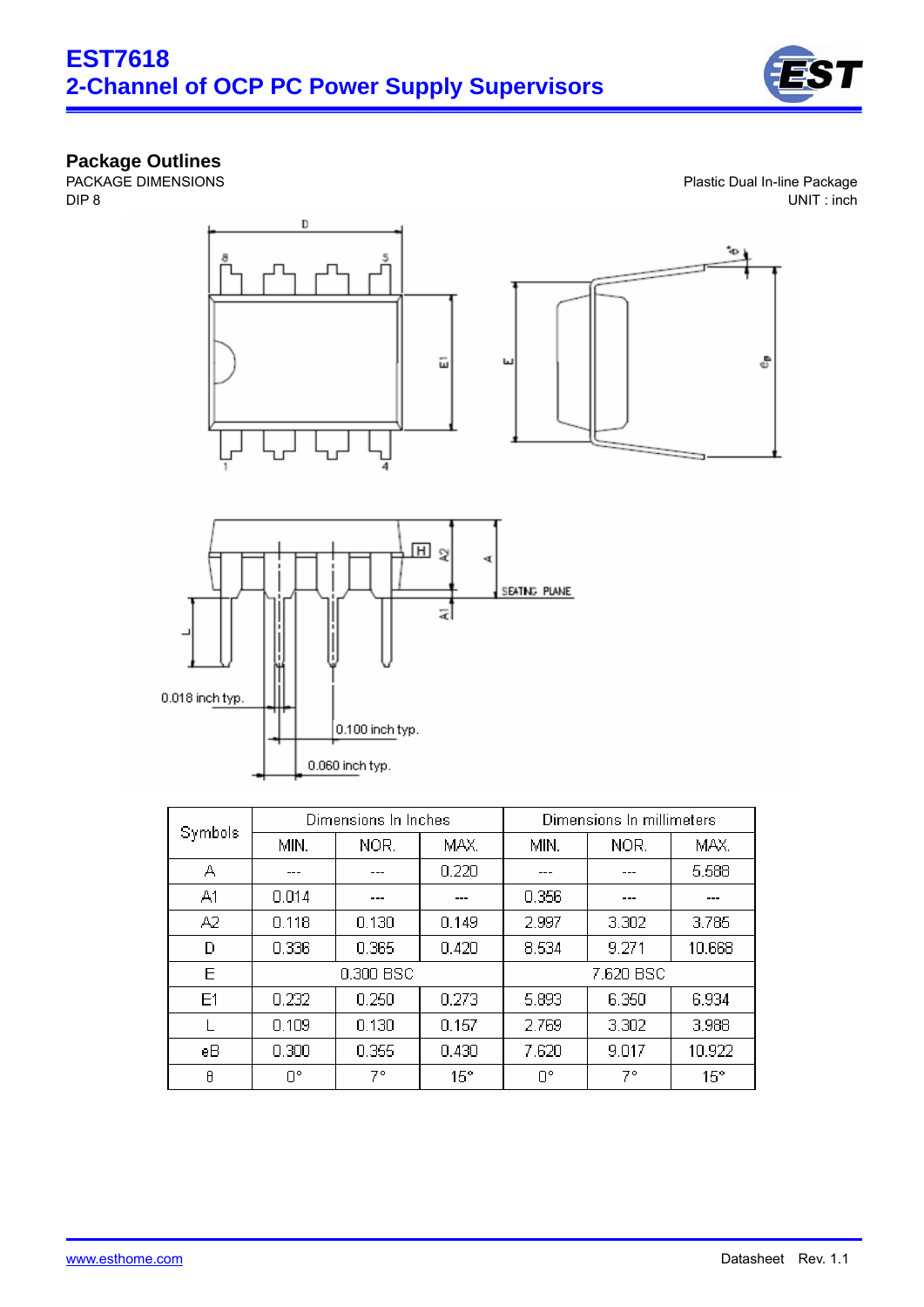

#### **Package Outlines**

PACKAGE DIMENSIONS SOP 8





| Symbols |       | Dimensions In Inches |       | Dimensions In millimeters |             |       |  |
|---------|-------|----------------------|-------|---------------------------|-------------|-------|--|
|         | MIN.  | NOR.                 | MAX.  | MIN.                      | NOR.        | MAX.  |  |
| А       | 0.050 | 0.061                | 0.072 | 1.270                     | 1.549       | 1.829 |  |
| A1      | 0.000 |                      | 0.010 | 0.000                     |             | 0.254 |  |
| A2      |       |                      | 0.062 |                           |             | 1.575 |  |
| D       | 0.185 | 0.193                | 0.200 | 4.699                     | 4.902       | 5.080 |  |
| Ε       | 0.147 | 0.154                | 0.160 | 3.734                     | 3.912       | 4.064 |  |
| Η       | 0.225 | 0.237                | 0.249 | 5.715                     | 6.020       | 6.325 |  |
|         | 0.013 | 0.033                | 0.053 | 0.330                     | 0.838       | 1.346 |  |
| θ       | O°    | 4°                   | 8°    | O°                        | $4^{\circ}$ | 8°    |  |

# **Update History**

| <b>Revision</b> | Date            | <b>Update</b>       |
|-----------------|-----------------|---------------------|
| 1.00            | August 06, 2010 | Preliminary version |
|                 |                 |                     |
|                 |                 |                     |

Small Outline Package UNIT : inch

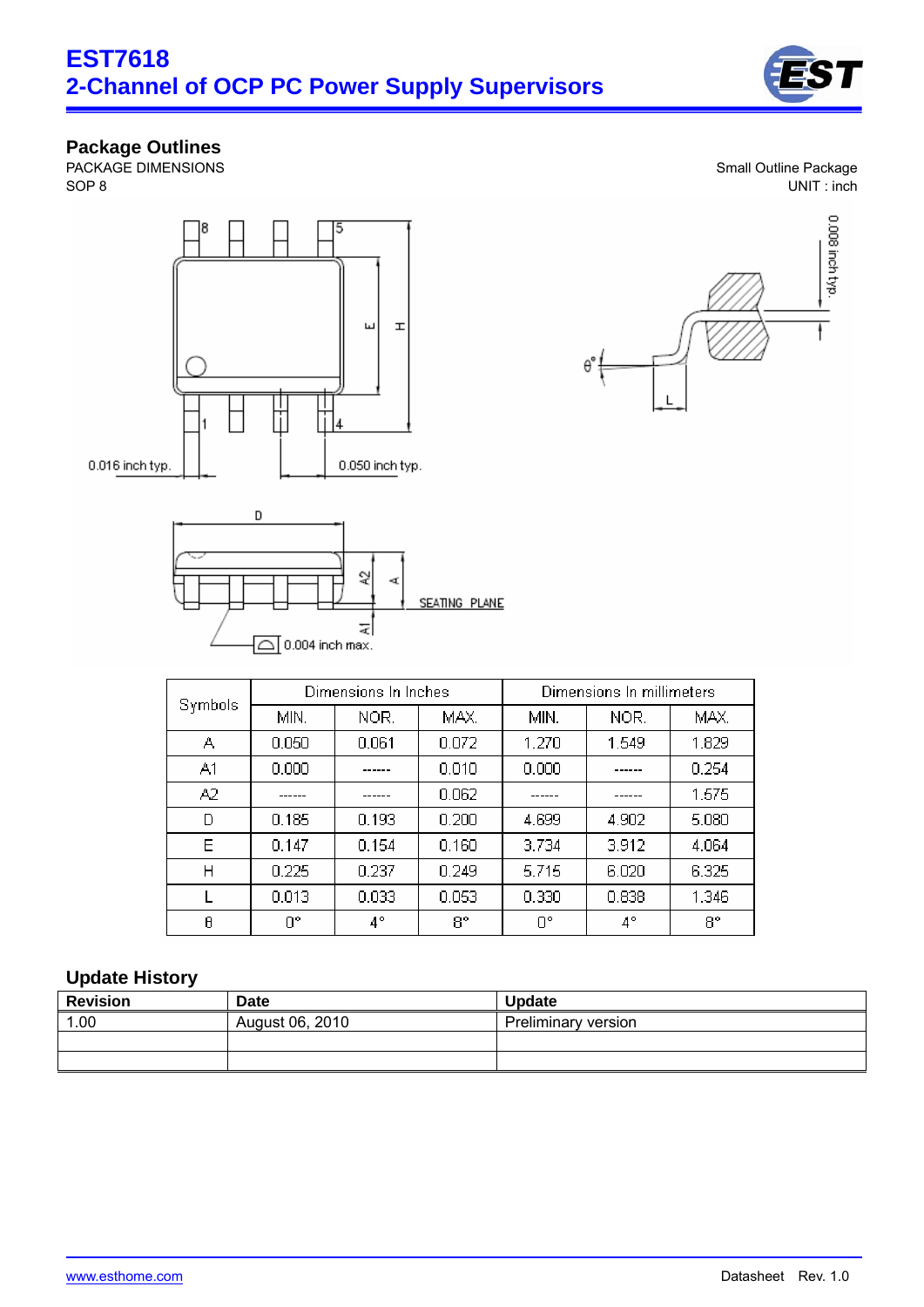

# **Top Marking:**

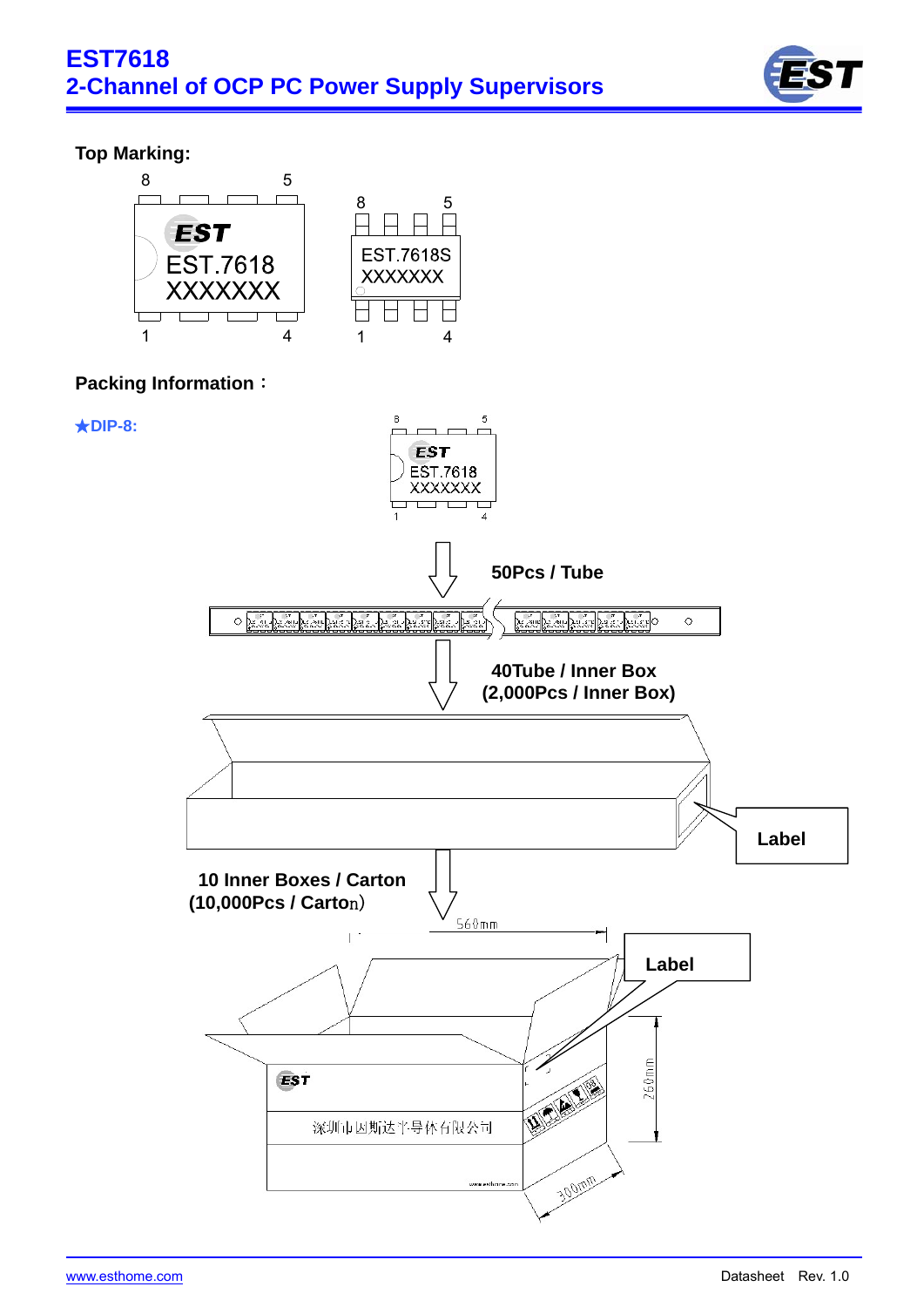

#### ★**SOP-8:**



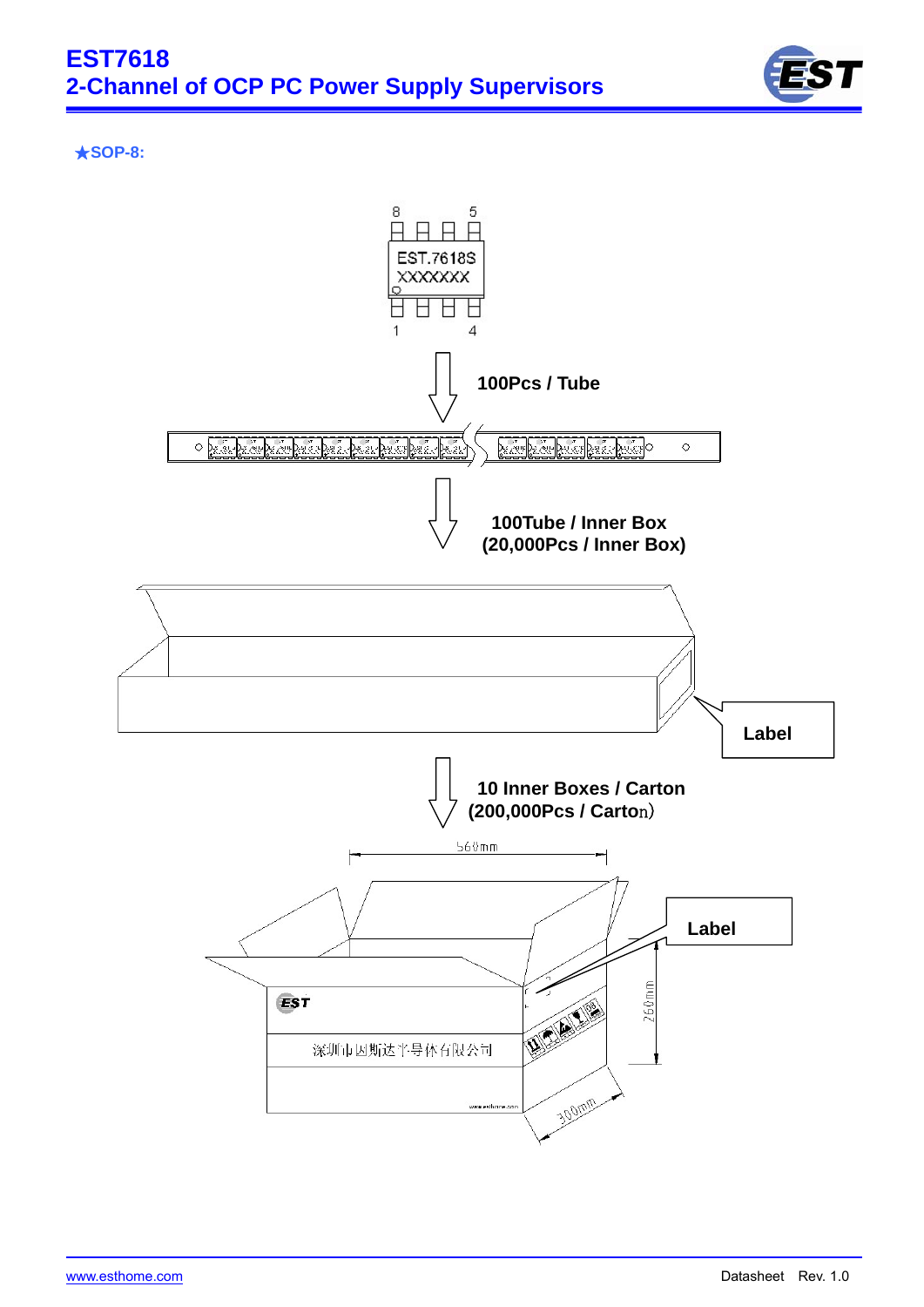

# **Shipping packing**:

### ★**SOP-8 tape & Reel:**

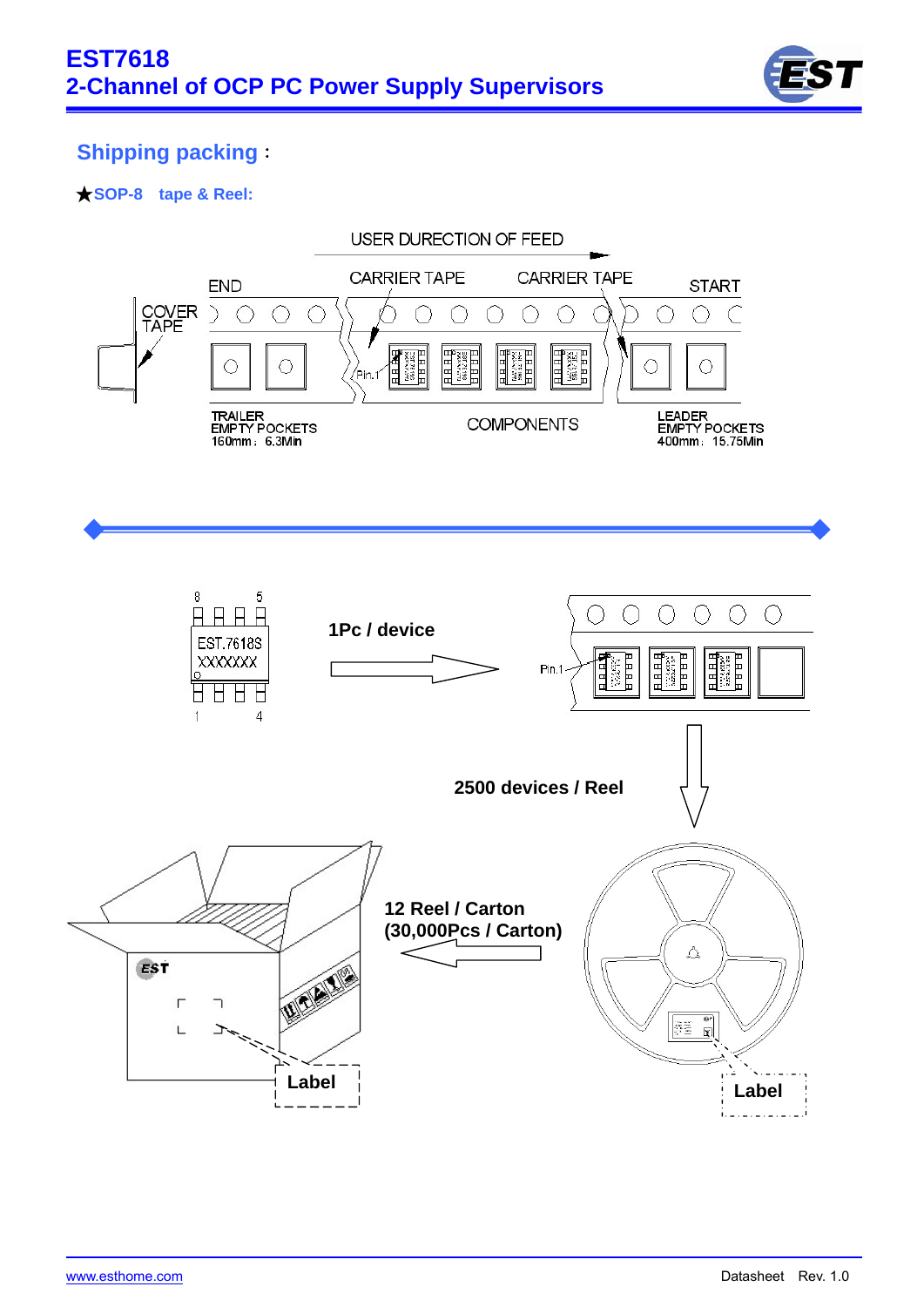



# **Embossed Tape and Reel Data Carrier Tape Specifications**

#### **DIMENSIONS**

| Tape            | $B_1$ Max<br>(Note 1) | D                                                          | $D_1$                                                    | E                                         | F                                           | κ                                            | $P_0$                                    | P <sub>2</sub>                             | R Min            | T Max                | W Max                                      |
|-----------------|-----------------------|------------------------------------------------------------|----------------------------------------------------------|-------------------------------------------|---------------------------------------------|----------------------------------------------|------------------------------------------|--------------------------------------------|------------------|----------------------|--------------------------------------------|
| 8 mm            | 4.55 mm<br>(0.1793)   | $1.5 + 0.1$ mm<br>$-0.0$<br>$(0.059 +$<br>0.0043<br>$-0.0$ | 1.0 Min<br>(0.0393)<br>or<br>$0.5$ mm<br>Min<br>(0.0203) | $1.75 \pm 0.1$ mm<br>$(0.069 +$<br>0.0043 | $3.5 \pm 0.05$ mm<br>$(0.138 \pm$<br>0.0023 | $2.4 \text{ mm}$<br>Max<br>(0.0943)          | $4.0 \pm 0.1$ mm<br>$(0.157 +$<br>0.0043 | $2.0 \pm 0.1$ mm<br>$(0.079 \pm$<br>0.0023 | 25 mm<br>(0.983) | $0.6$ mm<br>(0.0243) | 8.3 mm<br>(0.3273)                         |
| $12 \text{ mm}$ | 8.2 mm<br>(0.3233)    |                                                            | $1.5 \text{ mm}$<br>Min<br>(0.0603)                      |                                           | $5.5 \pm 0.05$ mm<br>$(0.217 \pm$<br>0.0023 | $6.4 \, \text{mm}$<br><b>Max</b><br>(0.2523) |                                          |                                            | 30 mm<br>(1.183) |                      | $12 \pm 0.30$ mm<br>$(0.470 \pm$<br>0.0123 |
| 16 mm           | 12.1 mm<br>(0.4763)   |                                                            |                                                          |                                           | $7.5 \pm 0.10$ mm<br>$(0.295 \pm$<br>0.0043 | 7.9 mm<br>Max<br>(0.3113)                    |                                          |                                            |                  |                      | 16.3 mm<br>(0.6423)                        |
| 24 mm           | 20.1 mm<br>(0.791)    |                                                            |                                                          |                                           | $11.5 \pm 0.1$ mm<br>$(0.453 \pm$<br>0.0043 | $11.9$ mm<br>Max<br>(0.4683)                 |                                          |                                            |                  |                      | 24.3 mm<br>(0.9573)                        |